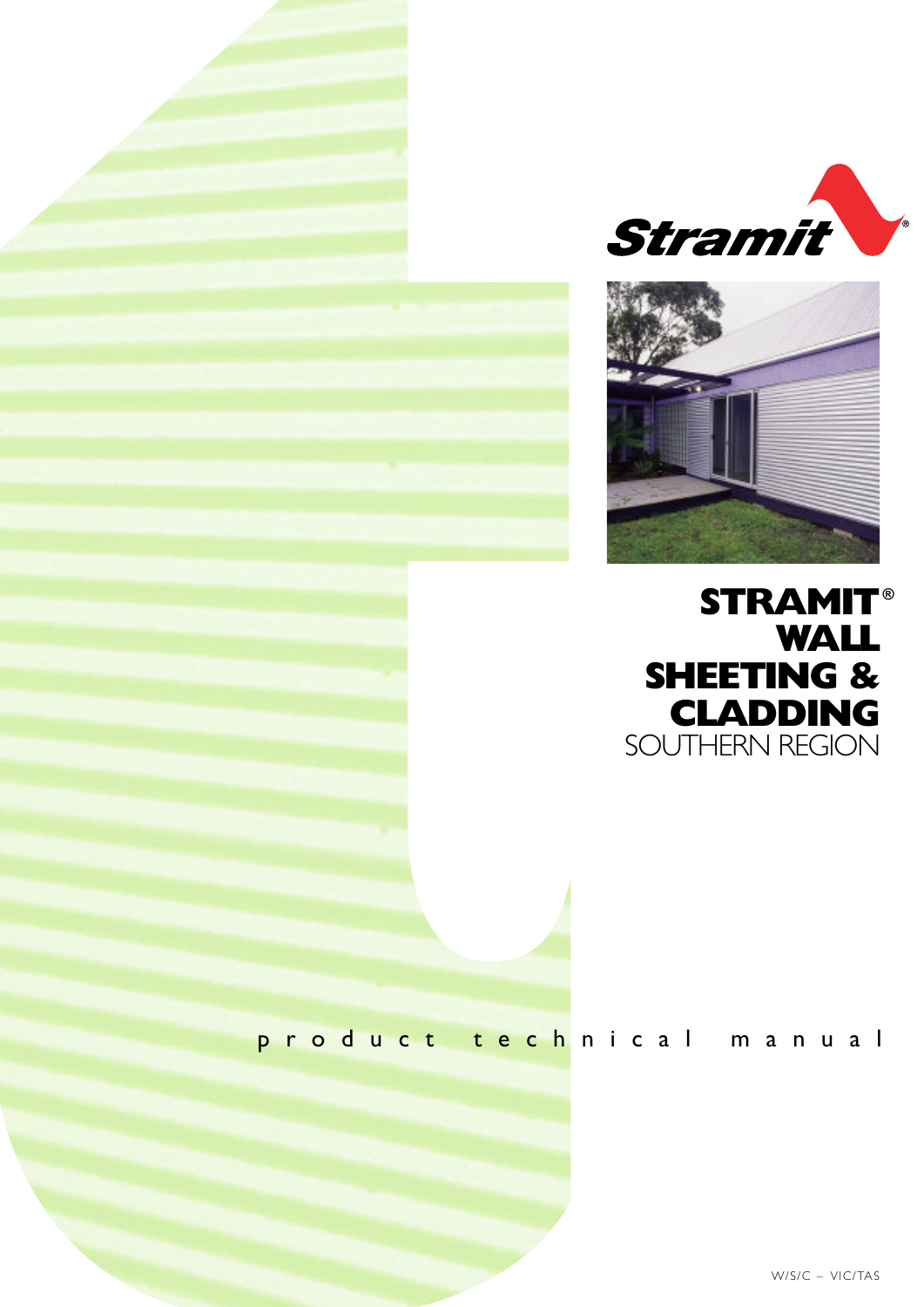

## **Selection & Specification**



#### **General Applications**

The visual appeal, strength, wide cover, light weight and weather resistance of **Stramit**® wall sheeting & cladding make it perfect for all commercial wall applications. Its excellent strength and ease of assembly allow for long, economical spans.

**Stramit**<sup>®</sup> wall sheeting & cladding may also be used for domestic applications.

*Stramit***®wall sheeting & cladding** is only intended for use in commercial/industrial/residential roof or wall cladding applications. Do not use for any other purpose.

## **Materials**

**Stramit**<sup>®</sup> wall sheeting & cladding is manufactured from G300 or hi-tensile G550 colour coated steel or zinc-aluminium alloy coated steel. Colour coated steels are in accordance with AS2728, and for the substrate with AS1397. Zinc-aluminium alloy coated AZ150 conforms with AS1397.

Stramit has a comprehensive range of colours available as standard.Ask your nearest Stramit location for colour availability.

#### **Dedicated Walling Products**

The following **Stramit<sup>®</sup>** wall sheeting & cladding is intended for use in walling applications:

- *Stramit Mini Corry* **®** panelling
- *Stramit Minirib***®** panelling
- *Stramit Monopanel* **®** wall cladding
- *Stramit K-Panel* **®** wall sheeting
- 0.38mm bmt *Stramit Monoclad***®** wall sheeting

Some profiles are also suitable for ceiling and soffit applications. Full details of these profiles are provided within this manual.

#### **Roof and Wall Sheeting**

Several Stramit profiles are intended for use as either roofing or walling. Maximum wall spans for the following sheeting profiles are given on page 5 of this manual:

- 0.42mm bmt *Stramit Monoclad***®** sheeting
- 0.42mm bmt *Stramit Speed Deck Ultra***®** decking
- 0.42mm bmt *Stramit Longspan***®** sheeting
- 0.42mm bmt *Stramit***®** *Corrugated* sheeting

For comprehensive details of these products, including specifications, alternative thicknesses and fastening, refer to the product technical manual for each profile.

#### IMPORTANT NOTICE AND DISCLAIMER

The information contained within this brochure is intended for general use and information only. Before application in a particular situation, Stramit recommends that you obtain appropriate independent qualified expert advice confirming the suitability of product(s) and information in question for the application proposed. While Stramit accepts its legal obligations, be aware however that to the extent permitted by law, Stramit disclaims all liability (including liability for negligence) for all loss and damage resulting from the direct or indirect use, or reliance on, the information provided in this brochure.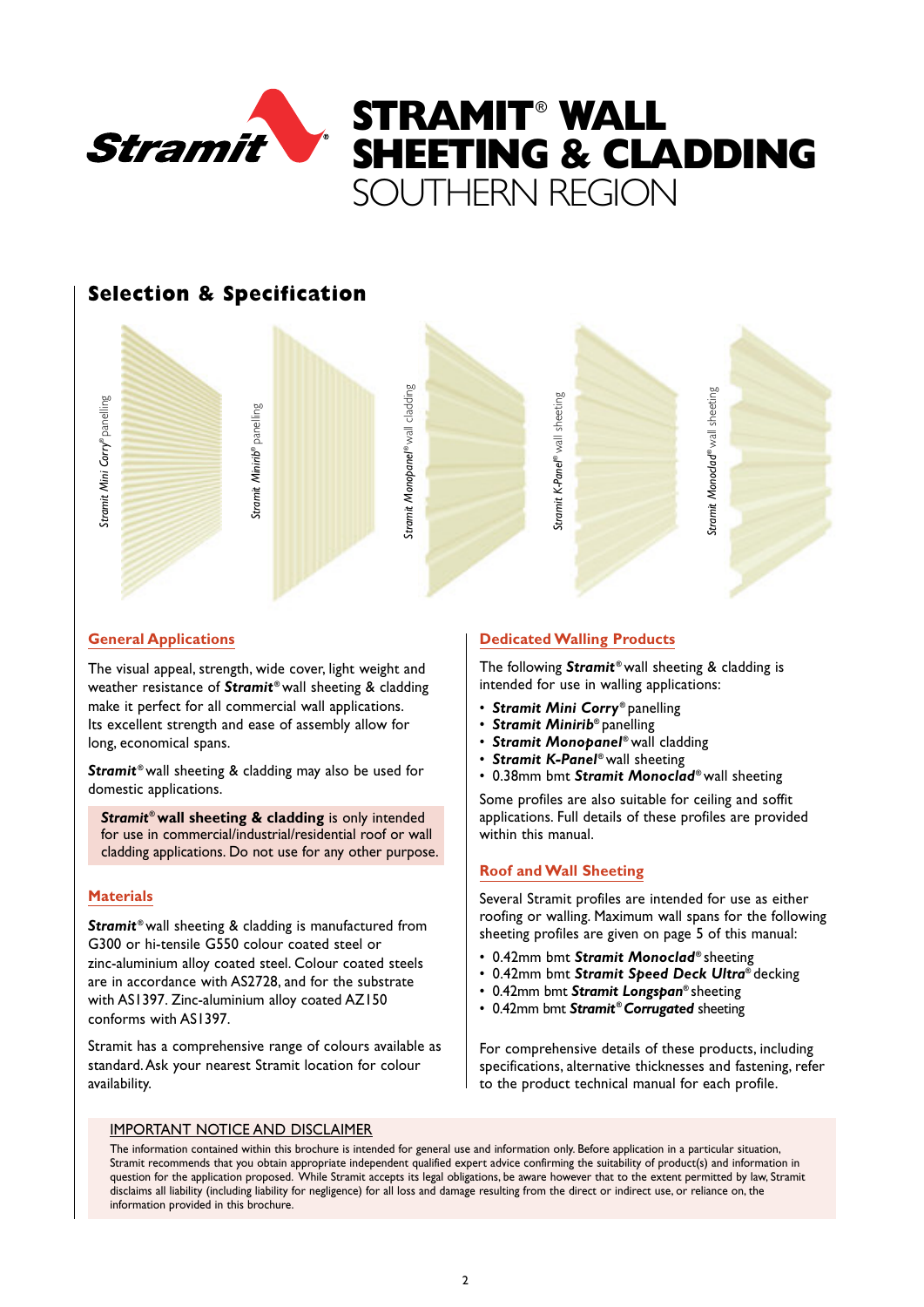#### **Adverse Conditions**

**Stramit**<sup>®</sup> wall sheeting & cladding will give excellent durability in almost all locations. It is however important to choose the correct coating for each application environment as shown in the table below.

| suitability of                         | distance from marine environment |                    |         |  |  |  |
|----------------------------------------|----------------------------------|--------------------|---------|--|--|--|
| coating type                           |                                  | $0-500m$ 501-1000m | $>$ Ikm |  |  |  |
| ZINCALUME <sup>®</sup> steel           | x                                | x                  |         |  |  |  |
| COLORBOND <sup>®</sup> steel           | x                                | x                  | ✔       |  |  |  |
| COLORBOND <sup>®</sup> Metallic steel  | x                                | x                  |         |  |  |  |
| COLORBOND <sup>®</sup> Ultra steel     | x                                | ✔                  | N/A     |  |  |  |
| COLORBOND <sup>®</sup> Stainless steel |                                  | N/A                | N/A     |  |  |  |

The suitability and exposure table above is current at the time of publication and is a guideline only; conditions will vary from site to site.

Please check the Bluescope Technical Bulletin at www.bluescopesteel.com.au for the latest information and guidance on selection, maintenance and durability. If uncertain about the appropriate coating for a particular application, or if the product is to be used in environments affected by industrial emissions, fossil fuel combustion, animal farming, or has unwashed areas, please contact your nearest Stramit office for advice.

## **Compatibility**

All products need to be checked for both direct contact between materials, and where water runs from one material to another. The following guidelines generally avoid material incompatibility:

- For ZINCALUME® and COLORBOND® steel walls avoid copper, lead, green or treated timber, stainless steel and mortar or concrete.
- Contact Stramit for more detailed information.

#### **Further Information**

As well as the standard range of Product Technical Manuals, Installation Leaflets, Case Studies and other promotional literature, Stramit has a series of Guides to aid design.

Please contact your nearest Stramit location for any of these guides,or other literature.

#### **Architectural Specification**

It is important to ensure appropriate quality products are used in construction. One way to help ensure this is to use a comprehensive specification such as outlined below. Similar specifications for each *Stramit***®** sheeting product can be found on the Stramit web site and can easily be downloaded onto your documentation.

The wall sheeting shall be *[select one of the following profiles]*:

- 0.42mm bmt G550 *Stramit Mini Corry* **®** panelling, in continuous lengths with sinusoidal ribs 6mm high, spaced at 25mm centres.
- 0.42mm bmt G550 *Stramit Minirib***®** panelling, in continuous lengths with trapezoidal ribs 4mm high, spaced at 50mm centres.

*or*

• 0.48mm bmt G550 *Stramit Monopanel* **®** wall cladding, in continuous lengths with inverted ribs 12.5mm high. *or*

*or*

• 0.35 [or 0.42] mm bmt G550 *Stramit K-Panel* **®** wall sheeting, in continuous lengths with trapezoidal ribs 12mm high, spaced at 216mm centres.

#### *or*

• 0.35mm bmt G550 [or 0.38mm bmt G300] *Stramit Monoclad***®** wall sheeting, in continuous lengths with trapezoidal ribs 29mm high, spaced at 190mm centres.

Sheeting material shall be protected steel sheet to AS1397 with a minimum steel grade of G550 [or G300] and an AZ150 zinc-aluminium coating with *[or without]* an oven baked paint film of selected colour.The sheeting shall be fixed vertically *[or horizontally or diagonally]* to the girts or framing at every support and side lap fasteners installed at mid span, in accordance with the manufacturer's recommendations using fixing screws in accordance with Australian Standard AS3566 Class 3. Sheets shall be laid in such a manner that the approved side lap faces away from the direction of the most severe weather or is on the lowest edge. Flashings shall be supplied in compatible material with a minimum sheet cover of 150mm.All sheeting shall be fixed in a workman like manner, leaving the job clean and weathertight. Repair minor blemishes with touch-up paint supplied by the roof manufacturer. All debris (nuts, screws, cuttings, filings etc.) shall be cleaned off daily.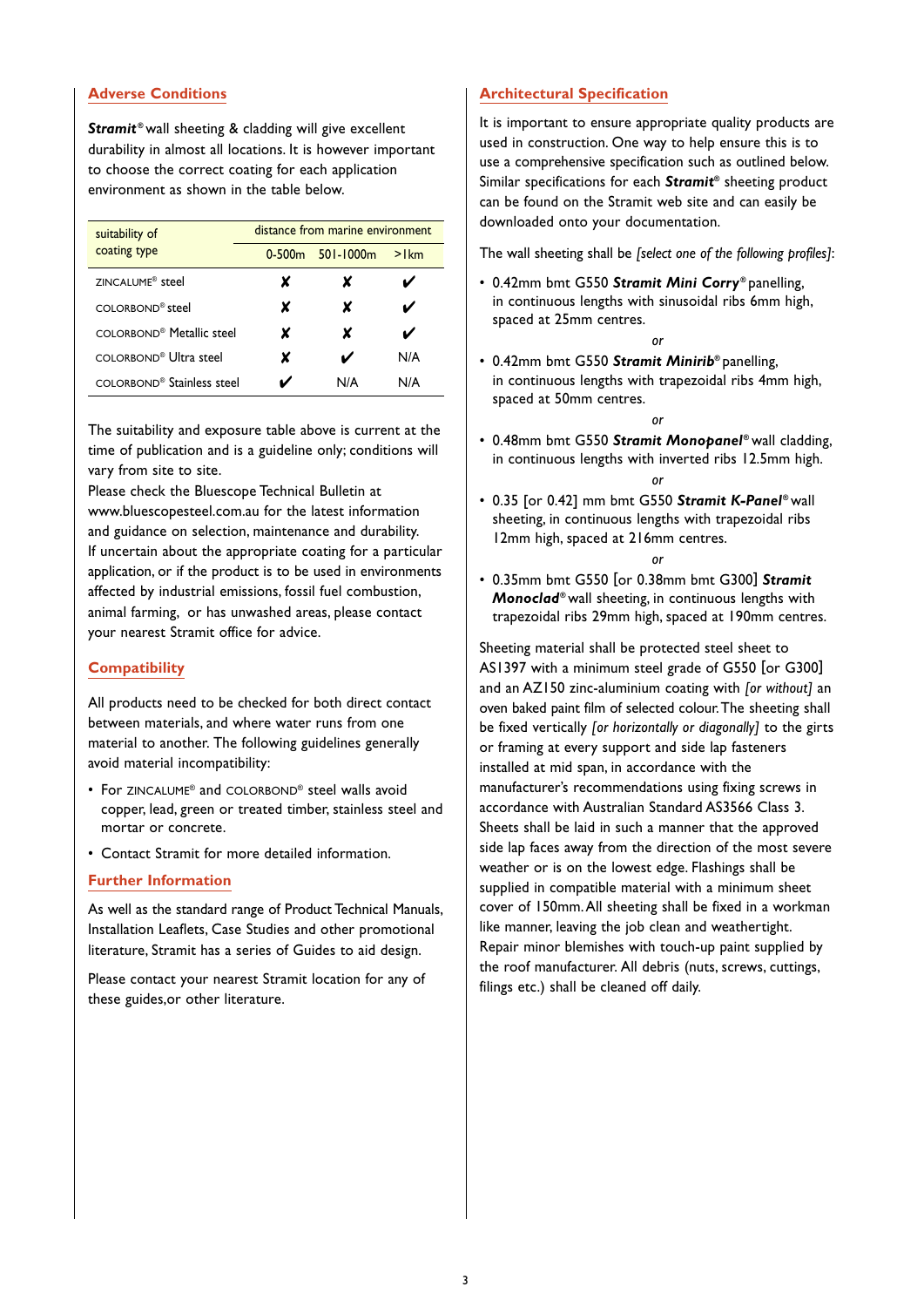|                      |                        | STRAMIT® WALL SHEETING & CLADDING - FORM & FUNCTION SELECTION |                                          |                     |                             |                              |                      |                                         |
|----------------------|------------------------|---------------------------------------------------------------|------------------------------------------|---------------------|-----------------------------|------------------------------|----------------------|-----------------------------------------|
|                      | Mini Corry®<br>Stramit | Stramit<br>Minirib®                                           | Monopanel®<br>Stramit                    | K-Panel®<br>Stramit | <b>Monoclad®</b><br>Stramit | Speed Deck Ultra®<br>Stramit | Stramit<br>Longspan® | <b>Stramit®</b><br>Corrugated           |
| vertical use         | ***                    | ★★★<br>$\star\star$                                           | $\star\star$                             | ***<br>$\star\star$ | ***<br>★★                   | ***<br>**                    | ***<br>$\star\star$  | ***<br>**                               |
| horizontal use       | $\star \star$          | $\star\star$                                                  | $\star\star\star$                        | ★★<br>★★            | $\star\star$                | ★                            | $\star\star$         | ★★<br>★★                                |
| internal use         | ***<br>$\star\star$    | ***<br>$\star\star$                                           | $\star\star$<br>★★                       | $\star$<br>**       | $\star$<br>**               | $\star$                      | $\star\star$<br>**   | $\star\star$<br>**                      |
| external use         | $\star$                | $\star\star$                                                  | ★★★<br>$\star\star$                      | ***<br>**           | ***<br>★★                   | ***<br>★★                    | ***<br>**            | ***<br>**                               |
| clean appearance     | $\star\star\star$      | ★★★                                                           | ***<br>**                                | $\star$             | **                          | ★★★                          | ★★<br>$\star\star$   | ★★<br>**                                |
| fastener exposure    | $\star\star$           | $\star$                                                       | ***<br>$\star\star$                      | $\star\star$        | $\star$                     | ***<br>**                    | $\star\star$<br>★★   | ★★<br>★★                                |
| ceiling/soffit use   | ★★★<br>$\star\star$    | ★★★<br>$\star\star$                                           | $\star\star$<br>$\hat{\star}\hat{\star}$ | ★★                  | **                          | $\star$                      | $\star$              | $\star$<br>**                           |
| ease of fixing walls | ★★<br>★★               | $\star\star$<br>$\star\star$                                  | ★★★<br>$\star\star$                      | ★★★<br>**           | ★★★<br>★★                   | ★★                           | ★★★<br>$\star\star$  | ★★★<br>$\star\star$                     |
| spring curving       | ★★<br>★★               | ***<br>$\star\star$                                           | $\star$                                  | **                  | $\star$                     | $\star$                      | $\star$<br>★★        | $\star\star$<br>$\overline{\star\star}$ |
| wind resistance      | ★★                     | ★★                                                            | $\star$                                  | $\star\star$        | ★★★<br>★★                   | ***<br>★★                    | ***<br>$\star\star$  | ★★<br>$\star\star$                      |

### **Maximum Sheet Length**

Stramit are able to manufacture wall sheeting in lengths well in excess of that which is practical to install.

## **Horizontal Applications**

Designers should take into account the sheeting mass, method of fixing and the number of installers when nominating wall sheet length. As a guideline wall sheets should generally not exceed 6 metres unless special handling provisions have been made.

## **Vertical Applications**

The issue with vertical wall applications is getting the wall sheeting upright safely and without sustaining damage unless special mechanical handling provisions to support the sheet have been made. For manual lifting applications, provided care is taken it is practical to use *Stramit Mini Corry***®** panelling and *Stramit Minirib***®** panelling up to 3 metres high, *Stramit K-Panel* **®** wall sheeting up to 4 metres high and *Stramit Monoclad***®** wall sheeting to 6 metres high.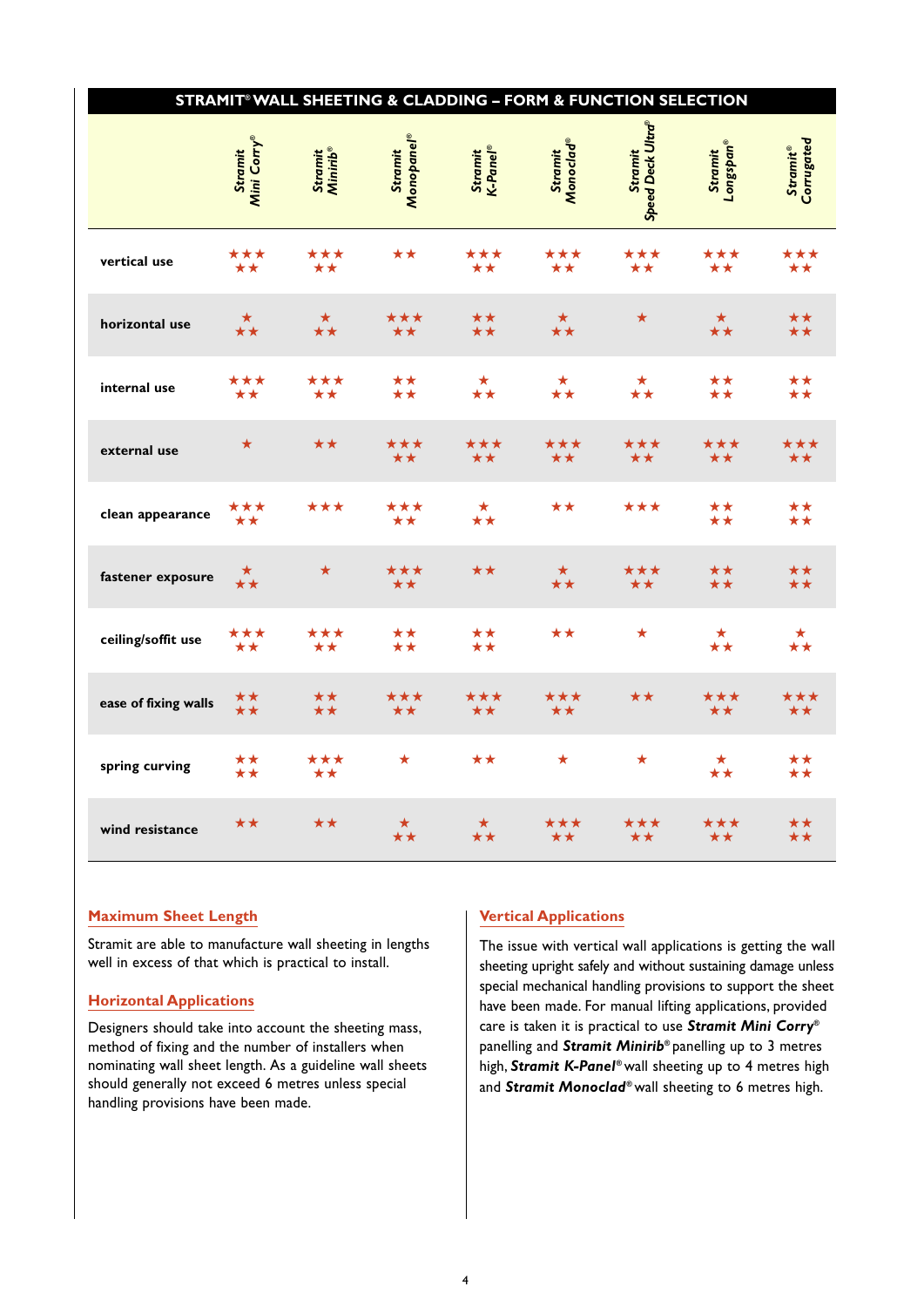#### **Spans**

The spans shown below take account of wind resistance including local pressure zone effects. Pressures are based on AS4055 or AS1170.2. Where the two standards differ, the worst case has been taken for each classification. Data should only be used for buildings 7m or less in height, 1000m<sup>2</sup> or less in area and unaffected by land topography.

## **Testing**

Stramit has in-house, purpose built, testing equipment used to design, develop and improve products for the Australian market. In addition many Stramit products are tested or witnessed by independent organisations. These include Cyclone Structural Testing Station and The University of Sydney.

This ongoing research and development activity ensures that Stramit remains at the forefront of innovation, design and consumer information.

|                                                                     |                          |                                           |                     |                            |                 |                | STRAMIT® WALL SHEETING & CLADDING - MAXIMUM SPAN CHART (mm) |              |                   |
|---------------------------------------------------------------------|--------------------------|-------------------------------------------|---------------------|----------------------------|-----------------|----------------|-------------------------------------------------------------|--------------|-------------------|
|                                                                     |                          |                                           |                     |                            | walls           |                |                                                             |              | overhangs         |
| Wall cladding/sheeting                                              | thickness<br>bmt<br>(mm) | fasteners<br>per sheet at<br>each support | service<br>-ability | pressure (kPa)<br>strength | double<br>spans | equal<br>spans | internal<br>(end) span<br>combination                       | free<br>edge | stiffened<br>edge |
| NI or Region A (sheltered suburban)                                 |                          |                                           |                     |                            |                 |                |                                                             |              |                   |
| Stramit Mini Corry®                                                 | 0.42                     | 7                                         | 0.61                | 1.04                       | 1200            | 1200           | 1200 (1000)                                                 | 100          | 100               |
| Stramit Mini Corry®                                                 | 0.48                     | 7                                         | 0.61                | 1.04                       | 1300            | 1300           | 1300 (1050)                                                 | 100          | 100               |
| Stramit Minirib <sup>®</sup>                                        | 0.42                     | 4                                         | 0.61                | 1.04                       | 1500            | 1500           | 1500 (1250)                                                 | 100          | 100               |
| Stramit Monopanel <sup>®</sup>                                      | 0.48                     | T                                         | 0.61                | 1.04                       | 3000            | 3000           | 3000 (2500)                                                 | 100          | 200               |
| Stramit K-Panel®                                                    | 0.35                     | 4                                         | 0.61                | 1.04                       | 1200            | 1250           | 1500 (1250)                                                 | 100          | 100               |
| Stramit K-Panel <sup>®</sup>                                        | 0.42                     | 4                                         | 0.61                | 1.04                       | 1350            | 1450           | 1700 (1400)                                                 | 100          | 100               |
| Stramit Monoclad®                                                   | 0.38                     | 4                                         | 0.61                | 1.04                       | 2100            | 2100           | 2100 (1750)                                                 | 100          | 300               |
| Stramit Monoclad®                                                   | 0.42                     | 4                                         | 0.61                | 1.04                       | 2700            | 2850           | 3000 (2500)                                                 | 150          | 400               |
| Stramit Speed Deck Ultra®                                           | 0.42                     | $3 +$ clip                                | 0.61                | 1.04                       | 3000            | 2850           | 3000 (2500)                                                 | 200          | 500               |
| Stramit Longspan®                                                   | 0.42                     | 3                                         | 0.61                | 1.04                       | 2700            | 2700           | 3000 (2500)                                                 | 200          | 500               |
| Stramit® Corrugated                                                 | 0.42                     | 3                                         | 0.61                | 1.04                       | 2050            | 2050           | 2650 (2200)                                                 | 100          | 250               |
| N2 or Region B (sheltered suburban) and Region A (exposed suburban) |                          |                                           |                     |                            |                 |                |                                                             |              |                   |
| Stramit Mini Corry®                                                 | 0.42                     | 7                                         | 0.61                | 1.49                       | 1200            | 1200           | 1200 (1000)                                                 | 100          | 100               |
| Stramit Mini Corry®                                                 | 0.48                     | $\overline{7}$                            | 0.61                | 1.49                       | 1300            | 1300           | 1300 (1050)                                                 | 100          | 100               |
| Stramit Minirib <sup>®</sup>                                        | 0.42                     | 4                                         | 0.61                | 1.49                       | 1200            | 1200           | 1200 (1000)                                                 | 100          | 100               |
| Stramit Monopanel <sup>®</sup>                                      | 0.48                     | T                                         | 0.61                | 1.49                       | 2400            | 2400           | 2400 (2000)                                                 | 100          | 200               |
| Stramit K-Panel <sup>®</sup>                                        | 0.35                     | 4                                         | 0.61                | 1.49                       | 1200            | 1250           | 1500 (1250)                                                 | 100          | 100               |
| Stramit K-Panel®                                                    | 0.42                     | 4                                         | 0.61                | 1.49                       | 1350            | 1450           | 1700 (1400)                                                 | 100          | 100               |
| Stramit Monoclad®                                                   | 0.38                     | 4                                         | 0.61                | 1.49                       | 2100            | 2100           | 2100 (1750)                                                 | 100          | 300               |
| Stramit Monoclad®                                                   | 0.42                     | 4                                         | 0.61                | 1.49                       | 2700            | 2850           | 3000 (2500)                                                 | 150          | 400               |
| <b>Stramit Speed Deck Ultra®</b>                                    | 0.42                     | $3 +$ clip                                | 0.61                | 1.49                       | 3000            | 2850           | 3000 (2500)                                                 | 150          | 450               |
| Stramit Longspan®                                                   | 0.42                     | 3                                         | 0.61                | 1.49                       | 2700            | 2700           | 3000 (2500)                                                 | 150          | 450               |
| Stramit® Corrugated                                                 | 0.42                     | 3                                         | 0.61                | 1.49                       | 2050            | 2050           | 2650 (2200)                                                 | 100          | 250               |
| N3 or Region A (rural) and Region B (exposed suburban)              |                          |                                           |                     |                            |                 |                |                                                             |              |                   |
| Stramit Mini Corry®                                                 | 0.42                     | 7                                         | 0.92                | 2.25                       | 1100            | 1100           | 1100 (900)                                                  | 100          | 100               |
| Stramit Mini Corry®                                                 | 0.48                     | 7                                         | 0.92                | 2.25                       | 1100            | 1100           | 1100 (900)                                                  | 100          | 100               |
| Stramit Minirib <sup>®</sup>                                        | 0.42                     | 4                                         | 0.92                | 2.25                       | 1000            | 1000           | 1000 (800)                                                  | 100          | 100               |
| Stramit Monopanel <sup>®</sup>                                      | 0.48                     | T                                         | 0.92                | 2.25                       | 1650            | 1650           | 1650 (1350)                                                 | 100          | 100               |
| Stramit K-Panel <sup>®</sup>                                        | 0.35                     | 4                                         | 0.92                | 2.25                       | 1000            | 1050           | 1250 (1000)                                                 | 100          | 100               |
| Stramit K-Panel®                                                    | 0.42                     | 4                                         | 0.92                | 2.25                       | 1100            | 1200           | 1450 (1200)                                                 | 100          | 100               |
| Stramit Monoclad®                                                   | 0.38                     | 4                                         | 0.92                | 2.25                       | 2000            | 2000           | 2000 (1600)                                                 | 100          | 200               |
| Stramit Monoclad®                                                   | 0.42                     | 4                                         | 0.92                | 2.25                       | 2050            | 2200           | 2800 (2300)                                                 | 100          | 300               |
| <b>Stramit Speed Deck Ultra®</b>                                    | 0.42                     | $3 + clip$                                | 0.92                | 2.25                       | 2600            | 2350           | 2900 (2400)                                                 | 100          | 400               |
| Stramit Longspan®                                                   | 0.42                     | 3                                         | 0.92                | 2.25                       | 2050            | 2050           | 2350 (1950)                                                 | 100          | 400               |
| Stramit <sup>®</sup> Corrugated                                     | 0.42                     | 3                                         | 0.92                | 2.25                       | 1600            | 1600           | 2150 (1750)                                                 | 100          | 200               |

Tables are based on testing to AS1562 and AS4040 parts 0, 2 and 3. Internal spans must have both end spans 20% shorter.

For steel support members less than 1.5mm thick, check fastener capacity from screw supplier.

For more specific applications sheeting must be designed to the pressure limitations given in this or the product technical manual for each product.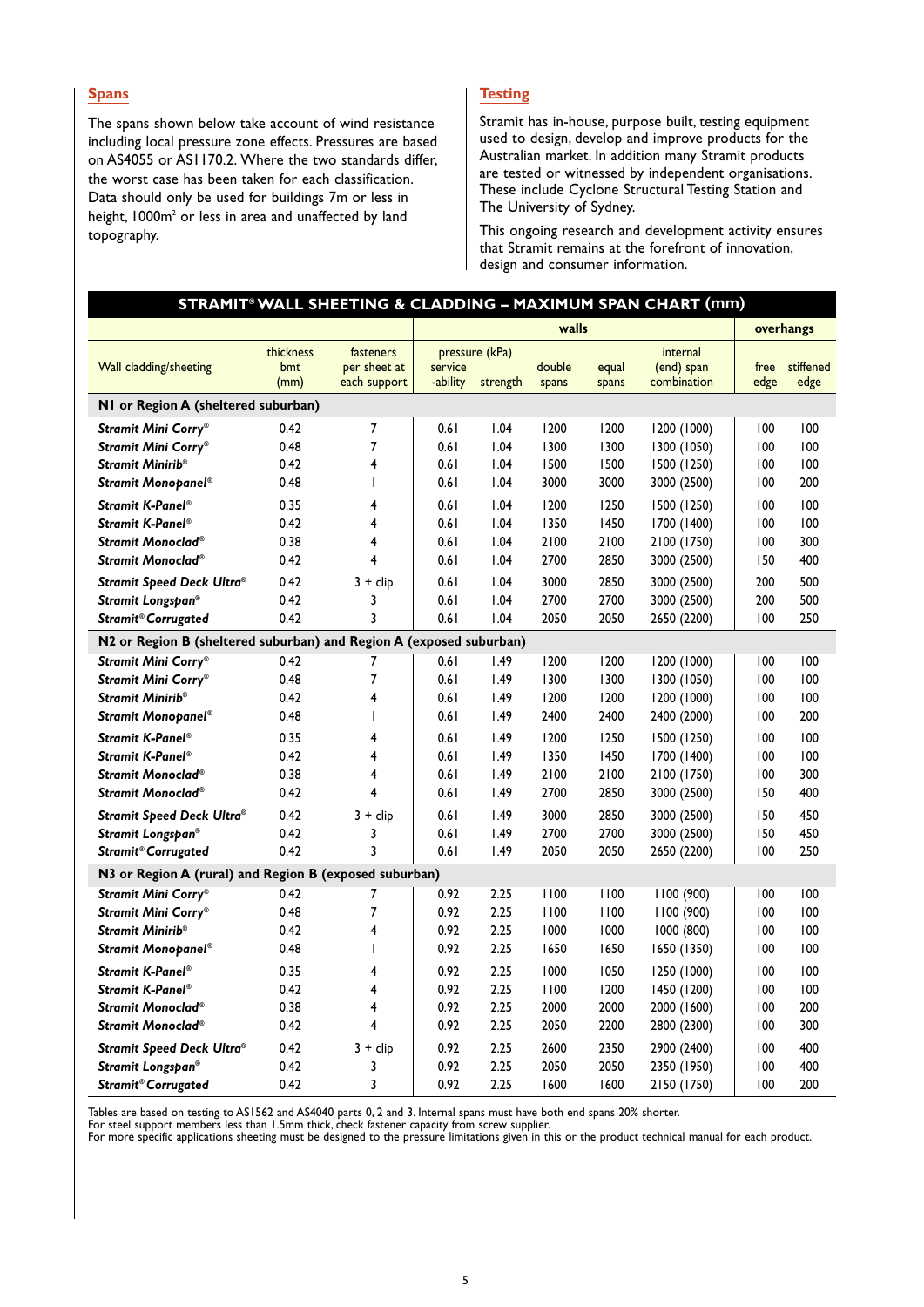# **STRAMIT MINI CORRY**® PANELLING



## **Design**

## **Applications**

*Stramit Mini Corry***®** panelling is an aesthetically pleasing lining for walls, and in particular for internal feature wall areas.The subtle corrugations also lend themselves to soffit and some ceiling applications.

#### **Features**

- 825mm Cover to maximise efficiency and reduce costs.
- Easy Fixing conventional through-fixed screws or pop rivets for quick installation and good appearance.
- Small Rib Size small scale version of normal corrugated.
- New Roll Formed Profile with consistent profile and longer lengths to enhance the appearance of any project.
- High Tensile Material to improve handling and performance.
- New Architectural Features curved and perforated acoustic products are also available.

#### **Material**

*Stramit Mini Corry***®** panelling is a cold roll formed steel product in G550 base material (550 MPa minimum yield stress) with a zinc-aluminium alloy (AZ150) coating in accordance with AS1397 and colour coating available in a range of colours.

| <b>STRAMIT MINI CORRY® PANELLING -</b><br><b>SHEETING MASS</b> (kg/m <sup>2</sup> of wall area) |                        |                   |  |  |  |  |
|-------------------------------------------------------------------------------------------------|------------------------|-------------------|--|--|--|--|
| thickness BMT                                                                                   | ZINCALUME <sup>®</sup> | <b>COLORBOND®</b> |  |  |  |  |
| $0.42$ mm                                                                                       | 3.95                   | 4.02              |  |  |  |  |
| $0.48$ mm                                                                                       | 449                    | 456               |  |  |  |  |

#### **Pressures**

| <b>STRAMIT MINI CORRY® PANELLING -</b><br>SERVICEABILITY LIMIT STATE CAPACITY |                     |          |      |                                        |      |      |  |  |
|-------------------------------------------------------------------------------|---------------------|----------|------|----------------------------------------|------|------|--|--|
| thickness                                                                     | fasteners<br>/sheet | span     |      | pressure (kPa) at the spans (mm) shown |      |      |  |  |
| <b>BMT</b>                                                                    |                     | type     | 600  | 900                                    | 1200 | 1500 |  |  |
|                                                                               | 7                   | internal | 5.03 | 1.58                                   | 0.63 | 0.32 |  |  |
| 0.42                                                                          |                     | equal    | 5.03 | 1.58                                   | 0.63 | 0.32 |  |  |
|                                                                               |                     | double   | 5.03 | 1.58                                   | 0.63 | 0.32 |  |  |
|                                                                               |                     | internal | 5.05 | 1.64                                   | 0.74 | 0.45 |  |  |
| 0.48                                                                          | 7                   | equal    | 5.05 | 1.64                                   | 0.74 | 0.45 |  |  |
|                                                                               |                     | double   | 5.05 | L.64                                   | 0.74 | 0.45 |  |  |

#### **STRAMIT MINI CORRY® PANELLING – STRENGTH LIMIT STATE CAPACITY (Non-cyclonic)**

|      | thickness fasteners |          | span   |      |      | pressure (kPa) at the spans (mm) shown |      |
|------|---------------------|----------|--------|------|------|----------------------------------------|------|
|      | <b>BMT</b>          | /sheet   | type   | 600  | 900  | 1200                                   | 1500 |
|      |                     |          |        | 9.93 | 5.71 | 3.86                                   | 2.84 |
|      | 0.42                | 7        | equal  | 9.93 | 5.71 | 3.86                                   | 2.84 |
|      |                     |          | double | 9.93 | 5.71 | 3.86                                   | 2.84 |
|      |                     | internal | 10.2   | 6.61 | 4.51 | 3.15                                   |      |
| 0.48 |                     | 7        | equal  | 10.2 | 6.61 | 4.51                                   | 3.15 |
|      |                     |          | double | 10.2 | 6.61 | 4.51                                   | 3.15 |
|      |                     |          |        |      |      |                                        |      |

Tables are based on testing to AS1562 and AS4040 parts 0, 2 and 3. Internal spans must have both end spans 20% shorter. For steel support members less than 1.5mm thick, check fastener capacity from screw supplier.

#### **Impact**

For wall areas likely to be subject to human impact, sheeting spans should be reduced. Impact loads will vary considerably and these are not prescribed in Australian Standards. A span of 900mm is suggested for such areas, but this should be adjusted dependant upon the exposure and importance of the application.

## **Spring Curving**

*Stramit Mini Corry***®** panelling is able to be spring curved to a radius as tight as 2000mm for additional architectural versatility. However, at radii of 6000mm or less the support spacing must be reduced to no greater than 1000mm.

## *Stramit Mini Corry***® Fasteners**

All self-drilling fasteners should conform to AS3566 – Class 3, be completely compatible with the cladding material used and for external applications they must be fixed with sealing washers.

#### **For steel**



 $\overline{u}$ 

– No. 10 x 16mm wafer head or 'Rippletek' self-drilling, self-tapping screws.



In internal applications and for side laps,

plain or pre-painted 3.2mm diameter sealed aluminium pop rivets can be used.

**For timber** – No. 10 x 25mm wafer head self-drilling type 17 screws.

## *Stramit Mini Corry***® Fastener Positions**

Exposed applications require valley fixing as shown in the diagram to ensure an anti-capillary space aids in weather protection. *Stramit Mini Corry***®** panelling is usually fixed with 7 fasteners per sheet as shown.

For internal applications *Stramit Mini Corry***®** panelling with spaces of 1000mm or more requires the side lap to be stitched at mid-span.

mpunpunpunpunpunpunpunpu

For installation information see the section later in this manual.

NOTE – additional fasteners do not allow greater spans.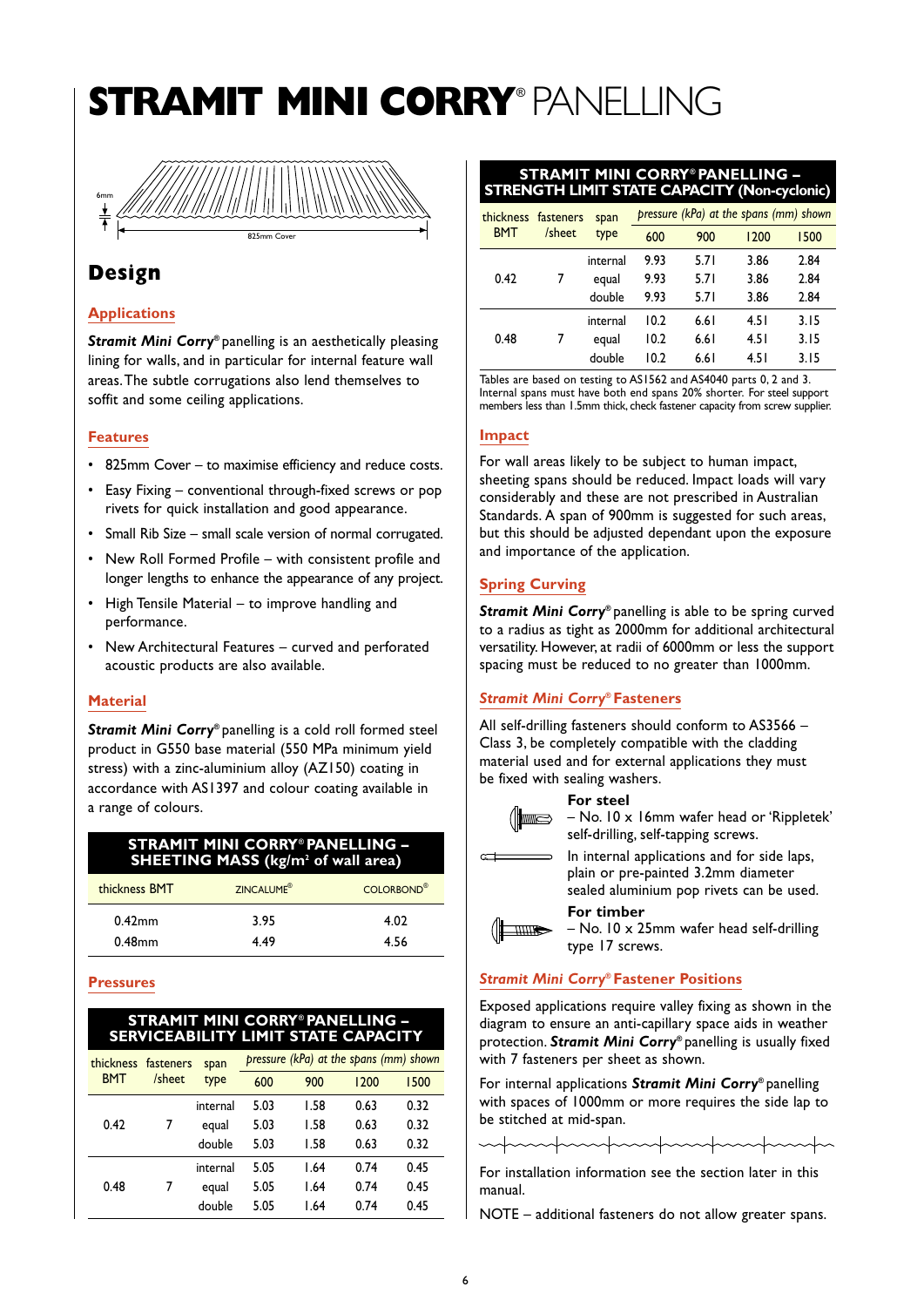# **STRAMIT MINIRIB**® PANELLING



## **Applications**

*Stramit Minirib***®** panelling has a near flat profile for discreet panel areas.Widely used as a transport siding, portable buildings and internal shed wall lining *Stramit Minirib***®** panelling also finds use for narrow soffits.

## **Features**

- 850mm to 900mm Cover for maximum use of material whenever applications permit.
- Easy Fixing conventional through fixed screws maximise performance and installation.
- Low Rib Height to allow flexibility in the sheet for architectural treatments.
- Versatility suitable for a variety of applications in both architectural and industrial markets
- Hi-tensile Steel for greater damage resistance and performance.

#### **Materials**

*Stramit Minirib***®** panelling is a cold roll formed steel product in G550 base material (550 MPa minimum yield stress), with a zinc-aluminium alloy (AZ150) coating in accordance with AS1397 and colour coating available in a range of colours.

| <b>STRAMIT MINIRIB<sup>®</sup> PANELLING -</b><br><b>SHEETING MASS (kg/m<sup>2</sup> of wall area)</b> |                              |                   |  |  |  |  |
|--------------------------------------------------------------------------------------------------------|------------------------------|-------------------|--|--|--|--|
| thickness BMT                                                                                          | <b>7INCALUME<sup>®</sup></b> | <b>COLORBOND®</b> |  |  |  |  |
| $0.42$ mm                                                                                              | 3.62                         | 3.68              |  |  |  |  |

## **Pressures**

| <b>STRAMIT MINIRIB<sup>®</sup> PANELLING -</b><br><b>SERVICEABILITY LIMIT STATE CAPACITY</b> |      |      |                                        |      |      |  |  |
|----------------------------------------------------------------------------------------------|------|------|----------------------------------------|------|------|--|--|
| span                                                                                         |      |      | pressure (kPa) at the spans (mm) shown |      |      |  |  |
| type                                                                                         | 600  | 900  | 1200                                   | 1500 | 1800 |  |  |
| internal                                                                                     | 3.41 | 2.39 | 1.84                                   | 1.49 | 1.25 |  |  |
| equal                                                                                        | 3.41 | 2.39 | 1.84                                   | 1.49 | 1.25 |  |  |
| double                                                                                       | 3.41 | 2.39 | l 84                                   | l 49 | 1.25 |  |  |

#### **STRAMIT MINIRIB® PANELLING – STRENGTH LIMIT STATE CAPACITY (Non-cyclonic)**

| span     |      |      | pressure (kPa) at the spans (mm) shown |      |      |  |
|----------|------|------|----------------------------------------|------|------|--|
| type     | 600  | 900  | 1200                                   | 1500 | 1800 |  |
| internal | 5.79 | 2.67 | 1.56                                   | 1.04 | 0.74 |  |
| equal    | 5.79 | 2.67 | 1.56                                   | 1.04 | 0.74 |  |
| double   | 579  | 2.67 | 1.56                                   | 1.04 | 0.74 |  |

Tables are based on testing to AS1562 and AS4040 parts 0, 2 and 3. Internal spans must have both end spans 20% shorter. For steel support members less than 1.5mm thick, check fastener capacity from screw supplier.

#### **Impact**

For wall areas likely to be subject to human impact, sheeting spans should be reduced. Impact loads will vary considerably and these are not prescribed in Australian Standards. A span of 1000mm is suggested for such areas, but this should be adjusted dependent upon the exposure and importance of the application.

## **Spring Curving**

*Stramit Minirib***®** panelling is able to be spring curved to a radius as tight as 2000mm for additional architectural versatility. However, at radii of 6000mm or less the support spacing must be reduced to no greater than 600mm.

## *Stramit Minirib***® Fasteners**

All fasteners should conform with AS3566 – Class 3 and be compatible with the cladding material used and for external applications they must be fixed with sealing washers.



**For steel** – No. 12 x 20mm hex head self-drilling, self-tapping screws.



In internal applications, 3.2mm aluminium pop rivets.

## **For timber**



– No. 12 x 25mm hex head self-drilling type 17 screws. Add 10mm to screw length for softwood applications.



**Side laps** – No. 8 -15 x 15mm hex head self drilling and threading screws or 3.2mm sealed aluminium pop rivets.

## *Stramit Minirib***® Fastener Position**

For external applications, side lap fasteners are required at 200-300mm centres. At all supports, 4 fasteners are required across the sheet as shown including one fastener through or adjacent to the overlap.

For internal applications *Stramit Minirib***®** panelling with spaces of 1000mm or more requires the side lap to be stitched at mid-span.



For further installation information see the section later in this manual.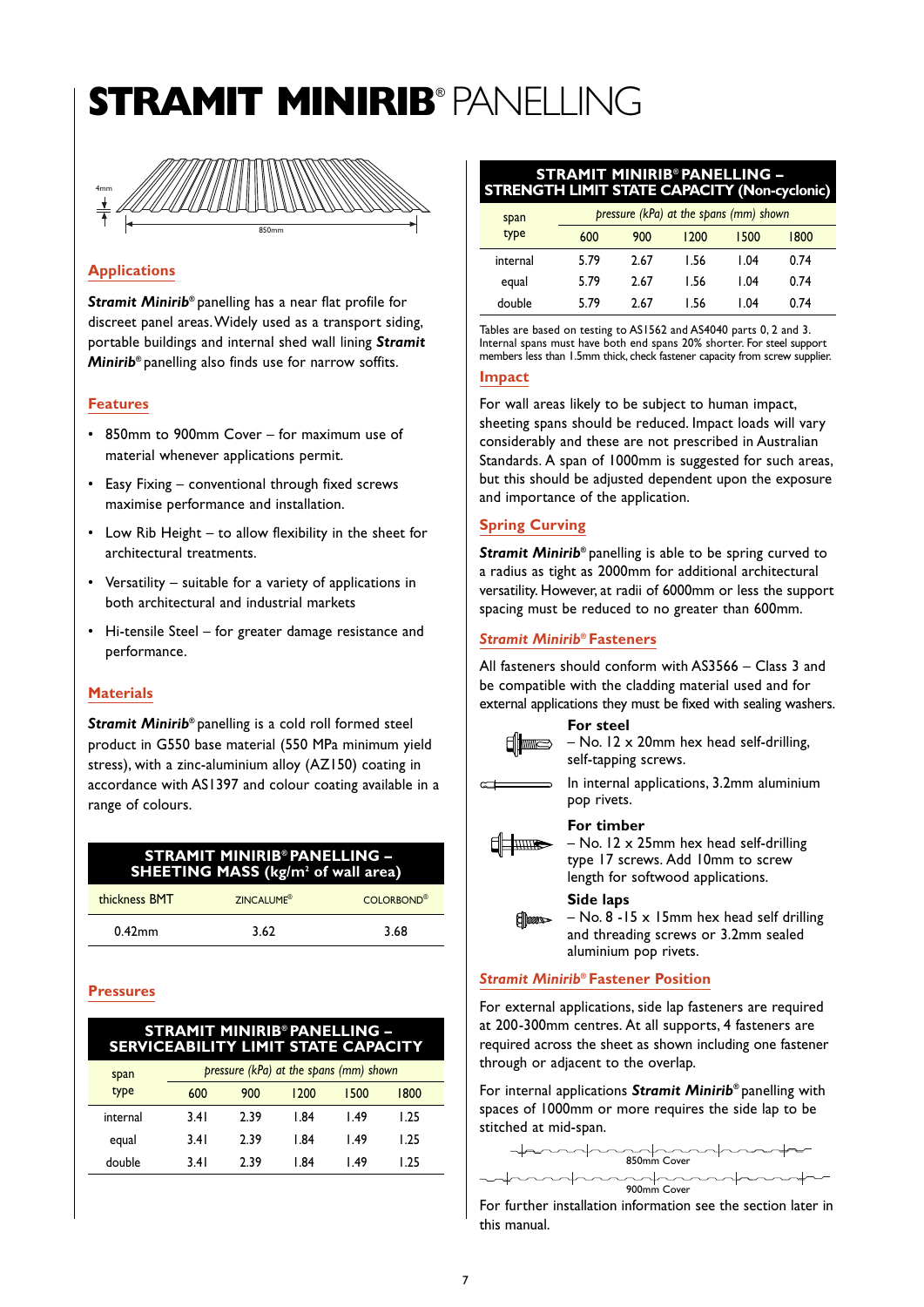# **STRAMIT MONOPANEL**® WALL CLADDING



## **Applications**

*Stramit Monopanel* **®** wall cladding has an appealing smooth faced finish with concealed fixings, designed for feature walling and is effective in both horizontal and diagonal applications.

#### **Features**

- 250mm Cover allows for quick installation.
- Simple Installation  $-$  "fix, hinge and cover and fix again" procedure.
- Versatility can be used in either vertical, diagonal or horizontal applications.
- Secret Fixing fasteners are concealed from view to give a smooth appearance.
- Trims a complete range of trims and accessories are available.
- Continuous Interlock to weatherseal all joints.
- High Tensile Steel for greater damage resistance and performance.

#### **Accessories**

A range of flashings, trims and moulds are available for use with *Stramit Monopanel* **®** wall cladding. Starter clips (P3) are also available.

## **Material**

*Stramit Monopanel* **®** wall cladding is a cold roll formed steel product in G550 base material (550 MPa minimum yield stress) with zinc-aluminium alloy substrate in accordance with AS1397 and colour coating available in a range of colours.

| <b>STRAMIT MONOPANEL<sup>®</sup> WALL CLADDING -</b><br><b>SHEETING MASS</b> (kg/m <sup>2</sup> of wall area) |                              |             |  |  |  |  |
|---------------------------------------------------------------------------------------------------------------|------------------------------|-------------|--|--|--|--|
| thickness BMT                                                                                                 | <b>ZINCALUME<sup>®</sup></b> | COI ORBOND® |  |  |  |  |

0.48mm 5.36 5.44

## **Pressures**

#### **STRAMIT MONOPANEL®WALL CLADDING – SERVICEABILITY LIMIT STATE CAPACITY**

| span                                             |      | pressure (kPa) at the spans (mm) shown |                         |                     |  |  |  |        |  |  |
|--------------------------------------------------|------|----------------------------------------|-------------------------|---------------------|--|--|--|--------|--|--|
| type                                             | 600  | 900                                    | 1200                    | 1500 1800 2100 2400 |  |  |  | 2700   |  |  |
| internal 4.57 3.06 2.30 1.84 1.54 1.32 1.15 1.02 |      |                                        |                         |                     |  |  |  |        |  |  |
| equal 4.57 3.06 2.30 1.84 1.54 1.32 1.15 1.02    |      |                                        |                         |                     |  |  |  |        |  |  |
| double                                           | 5.19 | 3.47                                   | 2.6 2.09 1.74 1.49 1.31 |                     |  |  |  | - 1.16 |  |  |

#### **STRAMIT MONOPANEL®WALL CLADDING – STRENGTH LIMIT STATE CAPACITY (Non-cyclonic)**

| span                                             |     | pressure (kPa) at the spans (mm) shown |                                    |  |  |  |  |    |  |  |
|--------------------------------------------------|-----|----------------------------------------|------------------------------------|--|--|--|--|----|--|--|
| type                                             | 600 | 900                                    | 1200 1500 1800 2100 2400 2700      |  |  |  |  |    |  |  |
| internal 7.29 4.46 3.19 2.48 2.03 1.72 1.49 1.31 |     |                                        |                                    |  |  |  |  |    |  |  |
| equal 7.29 4.46 3.19 2.48 2.03 1.72 1.49 1.31    |     |                                        |                                    |  |  |  |  |    |  |  |
| double                                           |     |                                        | 8.17 5.00 3.58 2.78 2.28 1.92 1.67 |  |  |  |  | 47 |  |  |

Tables are based on testing to AS1562 and AS4040 parts 0, 2 and 3. Internal spans must have both end spans 20% shorter. For steel support members less than 1.5mm thick, check fastener capacity from screw supplier.

#### **Impact**

For wall areas likely to be subject to human impact, sheeting spans should be reduced. Impact loads will vary considerably and these are not prescribed in Australian Standards. A span of 1200mm is suggested for such areas, but this should be adjusted dependent upon the exposure and importance of the application.

#### *Stramit Monopanel* **® Fasteners**

All fasteners should conform to AS3566 – Class 3 and be completely compatible with the cladding material used, and use of sealed washers is recommended.

## **For steel**



 $\left(\left|\frac{1}{\sin\theta}\right| - \text{No. } 10 \times 16$  mm wafer head self-drilling, self-tapping screws, or



#### **For timber**



– No. 10 x 25mm (35mm for softwood) wafer head self-drilling type 17 screws.

## *Stramit Monopanel* **® Fastener Positions**

Use one fastener per sheet at each support placed in the pre-punched slots.

 $\overline{\mathcal{P}}$ 

For further installation information see the section later in this manual.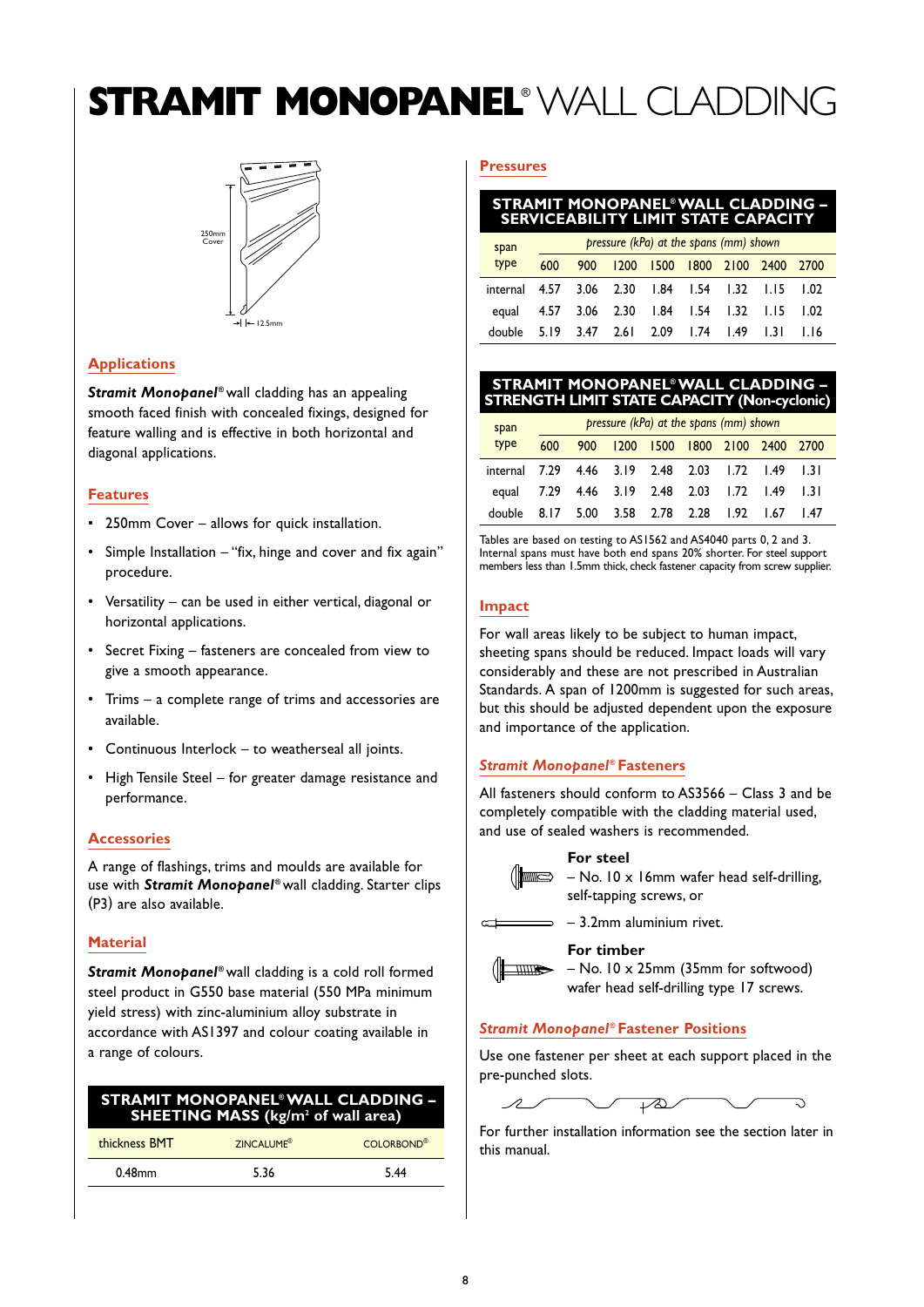## **STRAMIT K-PANEL**® WALL SHEETING



#### **Applications**

*Stramit K-Panel* **®** wall sheeting is an economical and neat profile used widely in small sheds and light industrial buildings as well as soffits and fascias.

#### **Features**

- 864mm to maximise efficiency and reduce costs.
- Easy Fixing conventional through fixed screws maximise performance and installation.
- Low Rib Height for smart neat appearance used effectively in minimal dust zones.
- Fast Erection a quick covering profile with simple fastening.

#### **Materials**

*Stramit K-Panel* **®** wall sheeting is a cold roll formed steel product in G300 base material with a zinc-aluminium alloy (AZ150) coating in accordance with AS1397 and colour coating available in a range of colours.

#### **STRAMIT K-PANEL®WALL SHEETING – SHEETING MASS (kg/m2 of wall area)**

| thickness BMT | ZINCALUME <sup>®</sup> | <b>COLORBOND®</b> |
|---------------|------------------------|-------------------|
| $0.35$ mm     | 3.17                   | 3.24              |
| $0.42$ mm     | 3.77                   | 3.84              |

#### **Pressures**

#### **STRAMIT K-PANEL® WALL SHEETING – SERVICEABILITY LIMIT STATE CAPACITY**

|                      |   | thickness fasteners span | pressure (kPa) at the spans (mm) shown |      |      |      |      |  |
|----------------------|---|--------------------------|----------------------------------------|------|------|------|------|--|
| /sheet<br><b>BMT</b> |   | type                     | 600                                    | 900  | 1200 | 1500 | 1800 |  |
|                      |   | internal                 | 4.23                                   | 1.87 | 1.03 | 0.64 | 0.42 |  |
| 0.35                 | 4 | equal                    | 2.94                                   | 1.29 | 0.7  | 0.42 | 0.26 |  |
|                      |   | double                   | 2.55                                   | 1.12 | 0.61 | 0.36 | 0.23 |  |
| 0.42                 |   | internal                 | 5.60                                   | 2.48 | 1.37 | 0.84 | 0.55 |  |
|                      | 4 | equal                    | 3.89                                   | 1.70 | 0.92 | 0.55 | 0.35 |  |
|                      |   | double                   | 3.38                                   | I.48 | 0.80 | 0.48 | 0.30 |  |

#### **STRAMIT K-PANEL® WALL SHEETING – STRENGTH LIMIT STATE CAPACITY (Non-cyclonic)**

| thickness fasteners span<br><b>BMT</b> |        |          |      | pressure (kPa) at the spans (mm) shown |      |       |      |  |  |
|----------------------------------------|--------|----------|------|----------------------------------------|------|-------|------|--|--|
|                                        | /sheet | type     | 600  | 900                                    | 1200 | 1500  | 1800 |  |  |
| 0.35<br>4                              |        | internal | 12.5 | 7.75                                   | 5.28 | 3.77  | 2.75 |  |  |
|                                        |        | equal    | 10.2 | 6.11                                   | 4.02 | 2.75  | 1.89 |  |  |
|                                        |        | double   | 9.87 | 5.93                                   | 3.90 | 2.67  | 1.84 |  |  |
| 0.42                                   |        | internal | 15.3 | 9.48                                   | 6.45 | 4.6 I | 3.36 |  |  |
|                                        | 4      | equal    | 12.4 | 7.47                                   | 4.91 | 3.36  | 2.32 |  |  |
|                                        |        | double   | 12.I | 7.24                                   | 4.77 | 3.26  | 2.25 |  |  |

Tables are based on testing to AS1562 and AS4040 parts 0, 2 and 3. Internal spans must have both end spans 20% shorter. For steel support members less than 1.5mm thick, check fastener capacity from screw supplier.

#### **Impact**

For wall areas likely to be subject to human impact, sheeting spans should be reduced. Impact loads will vary considerably and these are not prescribed in Australian Standards. A span of 900mm is suggested for such areas, but this should be adjusted dependent upon the exposure and importance of the application.

#### *Stramit K-Panel* **® Fasteners**

All fasteners should conform with AS3566 – Class 3 and be compatible with the cladding material used and for external applications they must be fixed with sealing washers.

| For steel<br>$\equiv$ - No. 10 x 16mm hex head self-drilling,<br>self-tapping screws.                                                   |
|-----------------------------------------------------------------------------------------------------------------------------------------|
| For timber<br>$-$ No. 12 $\times$ 25mm hex head self-drilling<br>type 17 screws. Add 10mm to screw length<br>for softwood applications. |
| Side laps<br>$\text{mass}$ – No. 8 -15 x 15mm hex head self drilling<br>and threading screws; or                                        |
| - 3.2mm diameter sealed aluminium<br>pop rivets.                                                                                        |
| <b>Stramit K-Panel<sup>®</sup> Fastener Position</b>                                                                                    |

Fix adjacent to the overlap and each subsequent rib (5 fasteners per sheet) at every support. Spans over 900mm require the sidelaps to be stitched at mid-span.

 $\rightarrow$ 

For further installation information see the section later in this manual.

 $\begin{picture}(100,10) \put(0,0){\dashbox{0.5}(10,0){ }} \put(10,0){\dashbox{0.5}(10,0){ }} \put(10,0){\dashbox{0.5}(10,0){ }} \put(10,0){\dashbox{0.5}(10,0){ }} \put(10,0){\dashbox{0.5}(10,0){ }} \put(10,0){\dashbox{0.5}(10,0){ }} \put(10,0){\dashbox{0.5}(10,0){ }} \put(10,0){\dashbox{0.5}(10,0){ }} \put(10,0){\dashbox{0.5}(10,0){ }} \put(10,0){\dashbox$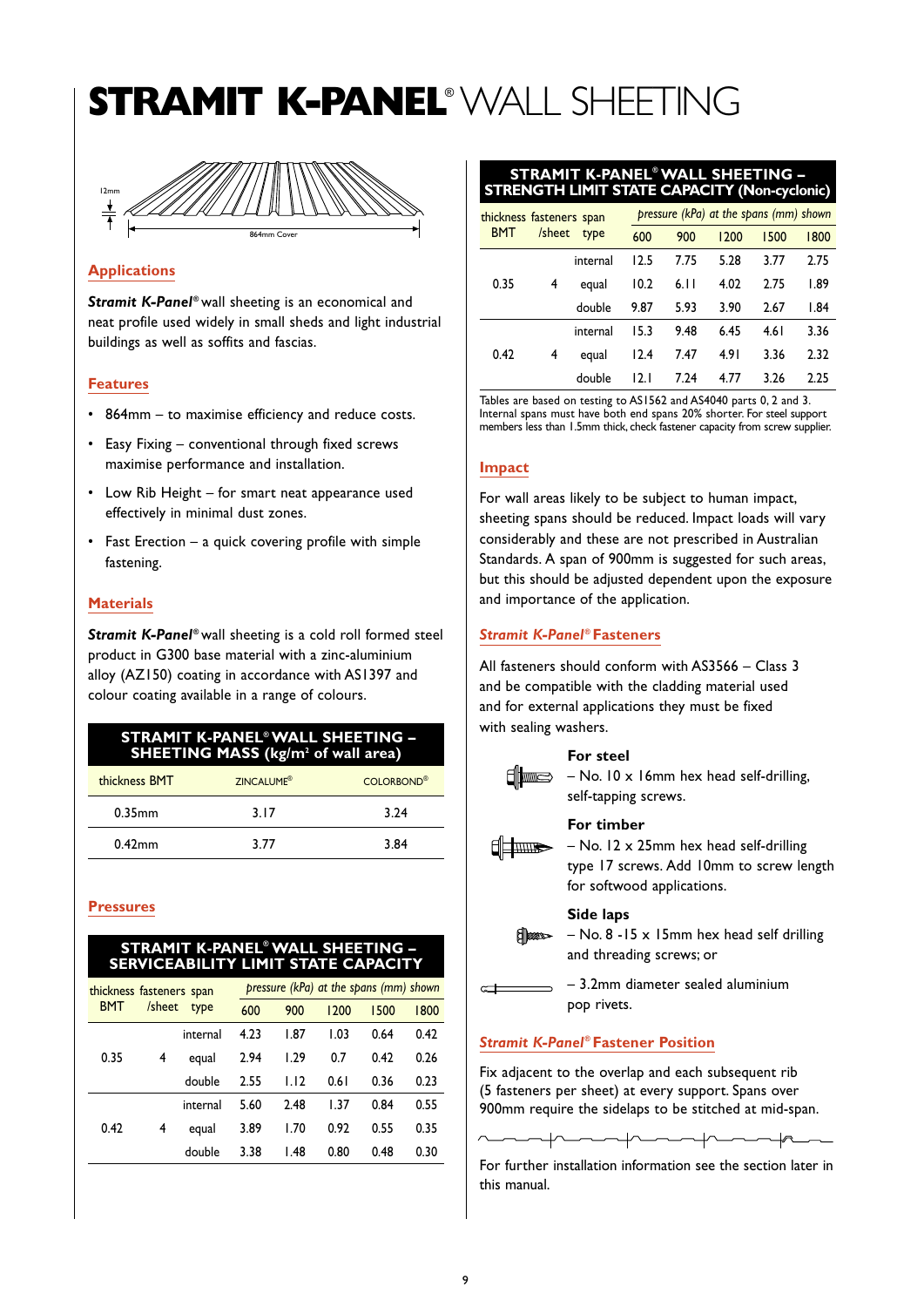# **STRAMIT MONOCLAD**® WALL SHEETING



## **Applications**

*Stramit Monoclad***®** wall sheeting is a strong and efficient profile ideal for economical applications such as industrial and agricultural buildings. Used horizontally in discreet lengths with separating flashing *Stramit Monoclad***®** wall sheeting can be an extremely effective finish for commercial buildings.

#### **Features**

- Simple Installation through fixing for ease of assembly.
- 762mm Cover quick installation and easy handling.
- Deep Ribs provide excellent spanning capability.
- Fully Tested a full range of performance tables to suit any application

#### **Material**

*Stramit Monoclad***®** wall sheeting is manufactured from G300 colour coated steel or zinc-aluminium alloy coated steel. Colour coated steels are in accordance with AS2728 – Category 3 and for the substrate with AS1397. Zinc-aluminium alloy AZ150 conforms to AS1397.

## **STRAMIT MONOCLAD®WALL SHEETING – SHEETING MASS (kg/m2 of wall area)**

| thickness BMT | <b>ZINCALUME®</b> | COI ORBOND <sup>®</sup> |
|---------------|-------------------|-------------------------|
| $0.38$ mm     | 3.89              | 3.96                    |

## **Pressures**

#### **STRAMIT MONOCLAD®WALL SHEETING – SERVICEABILITY LIMIT STATE CAPACITY**

| span     | pressure (kPa) at the spans (mm) shown |      |      |            |      |  |
|----------|----------------------------------------|------|------|------------|------|--|
| type     | 900                                    | 1200 | 1500 | 1800       | 2100 |  |
| internal | 3.69                                   | 3.43 | 2.84 | 2.28       | I.79 |  |
| equal    | 3.61                                   | 2.96 | 2.28 | 1.70       | 1.22 |  |
| double   | 3.61                                   | 2.96 | 228  | <b>170</b> | 1.22 |  |

#### **STRAMIT MONOCLAD®WALL SHEETING – STRENGTH LIMIT STATE CAPACITY (Non-cyclonic)**

| span     |      | pressure (kPa) at the spans (mm) shown |       |      |      |  |
|----------|------|----------------------------------------|-------|------|------|--|
| type     | 900  | 1200                                   | 1500  | 1800 | 2100 |  |
| internal | 7.24 | 5.06                                   | 3.71  | 2.78 | 2.12 |  |
| equal    | 7.24 | 5.06                                   | 3.7 I | 2.78 | 2.12 |  |
| double   | 7.24 | 5.06                                   | 3 7 I | 2.78 | 212  |  |

Tables are based on testing to AS1562 and AS4040 parts 0, 2 and 3. Internal spans must have both end spans 20% shorter. For steel support members less than 1.5mm thick, check fastener capacity from screw supplier.

## **Impact**

For wall areas likely to be subject to human impact, sheeting spans should be reduced. Impact loads will vary considerably and these are not prescribed in Australian Standards. A span of 1200mm is suggested for such areas, but this should be adjusted dependant upon the exposure and importance of the application.

## *Stramit Monoclad***® Fasteners**

All fastening screws must conform to AS3566 – Class 3. They are to be hexagon headed, and use of sealed washers is recommended. For connecting to purlins or top hats use:



**For steel** (0.75bmt or greater)\*  $\exists$  – No. 10 x 16mm self-drilling and threading screws for pan fixing to walls.



**For timber** (F11 or better) – No. 10 x 25mm type 17 screws for pan fixing to walls.

## **Side laps**

– No. 8 - 15 x 15mm hex head self drilling and threading screws; or

– 3.2mm diameter sealed aluminium pop rivets.

\* For steel supports less than 0.75 bmt thickness refer to Stramit® Top Hats & Battens Product technical Manual.

## *Stramit Monoclad***® Fastener Positions**

Fix adjacent to the overlap and each subsequent rib (4 fasteners per sheet) at every support. Spans over 1000mm require the sidelaps to be stitched at mid-span.



For further installation information see the section later in this manual.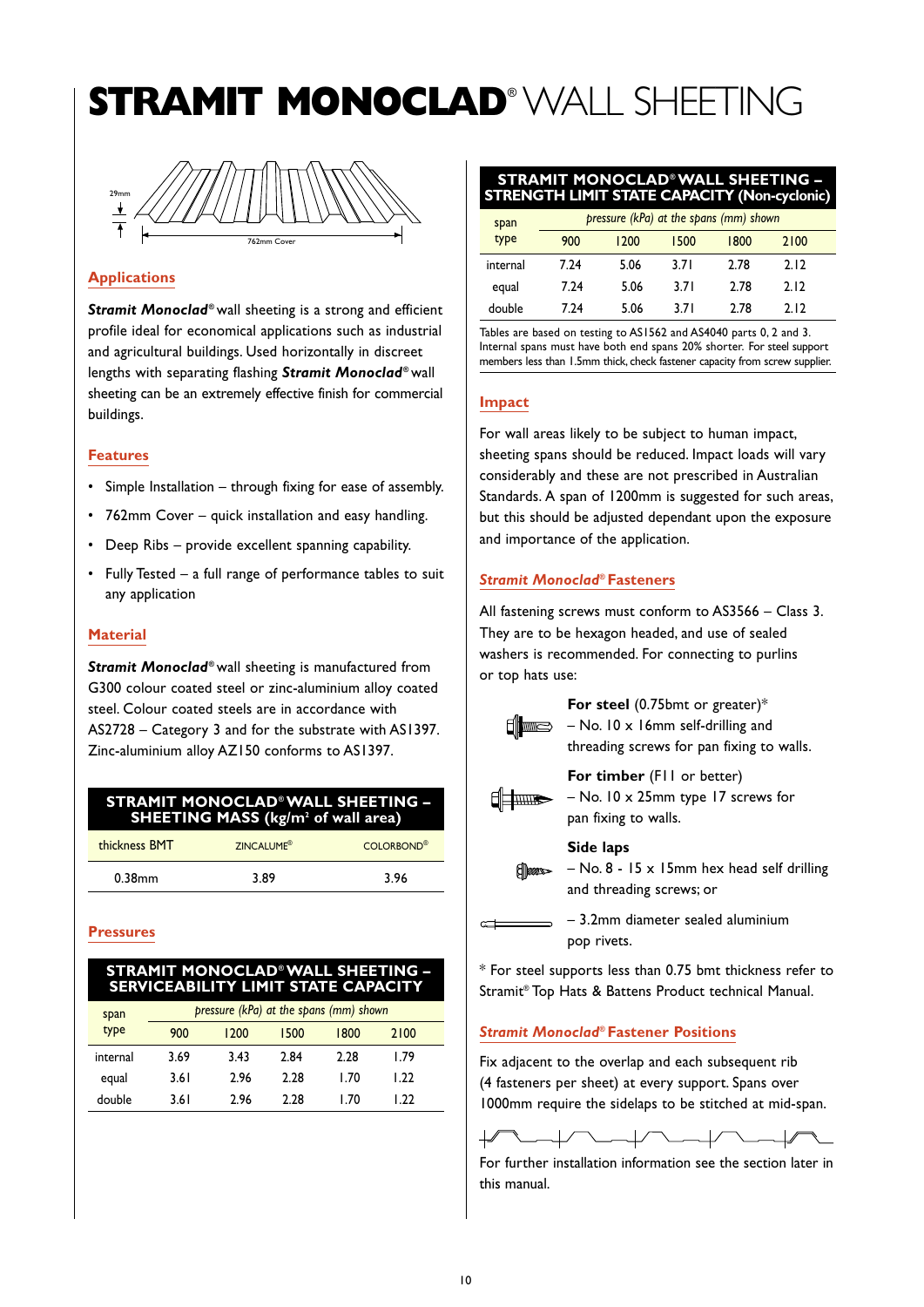# **STRAMIT**® WALL SHEETING & CLADDING

## **Procurement**

#### **Related Products**

**Stramit® Flashings** – a range of standard and custom flashings for covers and capping

## **Length**

*Stramit* **®** wall sheeting & cladding is supplied cut-to-length. The manufacturing tolerance on the length of product supplied is +0, -15mm.

## **Delivery/Unloading**

Delivery is subject to the delivery location, quantity and material availability, or can be at a pre-arranged date and time. Please ensure that suitable arrangements have been made for truck unloading, as this is the responsibility of the receiver. Pack mass may be up to one tonne. When lifting *Stramit* **®** wall sheeting & cladding, care should be taken to ensure that the load is spread to prevent damage.

## **Handling/Storage**

**Stramit**<sup>®</sup> wall sheeting & cladding should be handled with care at all times to preserve the product capabilities and quality of the finish. Packs should always be kept dry and stored above ground level while on site. If the sheets have become wet, they should be separated, wiped and placed in the open to promote drying.

## **Installation**

## **Installation**

Do not over-tighten screws and ensure they are kept perpendicular to the sheet during installation.

For maximum protection from weather intrusion vertical sheets should be laid with the exposed edge of the overlaps away from the direction of the prevailing weather.

Horizontal or diagonal sheets must be laid with the exposed edge of the overlap at the bottom of each sheet. Horizontal or diagonal sheets will also require a suitable under flashing as some rainwater may run or be blown to the sheet ends.

#### **WARNING – Do not use** *Stramit***®wall sheeting & cladding as a roof sheet.**

Installation of *Stramit* **®** walling is a straightforward procedure using the following fixing sequence:

- 1. Ensure all girts or wall frame studs are in line, correctly installed and that lining materials (if specified) are in place.
- 2. Position and fix the first sheet ensuring the correct sheet overhangs (minimum 50mm from the edge fastener).
- 3. Continue to fix subsequent sheets checking that sheet ends at the lower edge are exactly aligned, and that sheets sit correctly so that the integral anti-capillary space is effective.
- 4. Measure the overall cover width at top and bottom of the sheets from time to time to avoid 'fanning'.
- 5. Stitch the sidelaps at midspan for wall spans exceeding that specified for each product.
- 6. Install flashings.
- 7. Clean up after each days work, removing all screws, cutting, swarf etc, and leave clean and watertight.

## **Site Induction**

Consideration should be given to handling and installation issues as part of site induction safety procedures. Specific consideration should be given to pack handling, avoidance of cuts, trips, slips and falls, long sheet handling particularly in windy conditions, sheet cutting procedures and surface temperature on sunny days. Personal Protection Equipment (PPE) should always be used.

## **Exposed Edges**

To avoid the risk of cuts, wall applications accessible to personnel should be designed to avoid exposed edges. Sheet ends should be well recessed or covered by flashings with folded edges. Profiles with exposed sheet overlaps, when sidelap fasteners are correctly installed, fit snugly and are generally satisfactory.

## **Good Practice**

Stramit recommends that good trade practice be followed when using these products, such as that found in Australian Standards Handbook HB39.

## **Handling**

Cut resistant or leather gloves should be worn when handling product. Foot protection should be worn when handling and transporting product.

## **Cutting**

**Stramit**<sup>®</sup> wall sheeting & cladding can be easily cut, where required, using a power saw with a steel cutting blade or a power nibbler and, for localised cutting, tin snips. Avoid the use of abrasive discs as these can cause burred edges and coating damage. Please dispose of any off-cuts carefully.

## **Painting**

*Stramit***®** wall sheeting & cladding is available in COLORBOND® steel colours. However should painting of ZINCALUME® products be required, contact your nearest Stramit location for details.

## **Additional Information**

## **Maintenance**

Exterior surfaces of metal products unwashed by rain can benefit from occasional washing to remove build-up of corrosive salts. Walls beneath eaves or awnings, and soffits or eaves linings are such a situation.

## **Cleaning**

Should it become necessary to wash *Stramit***®** wall cladding or sheeting (COLORBOND® or ZINCALUME® steel) follow the procedure below:

- 1. Wash the surface with a mild solution of pure soap or non-abrasive, non-toxic, kitchen detergent in warm water using a sponge, soft cloth or soft bristle nylon brush.
- 2. Thoroughly rinse with clean water immediately after cleaning.

**WARNING – Never use abrasive or solvent type cleaners (e.g. turps, petrol, thinners or kerosene) on colour coated steel.**